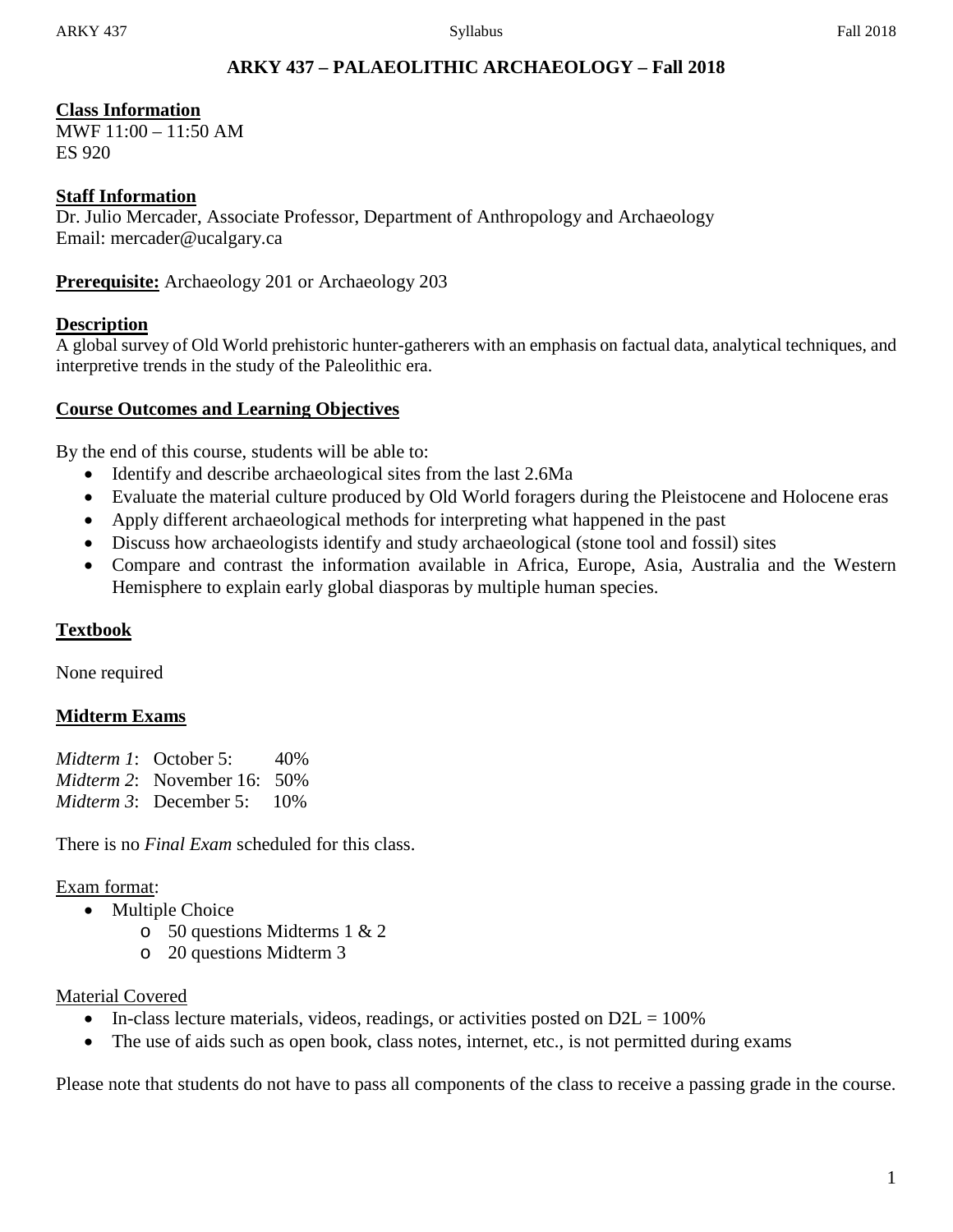# **Grading Scale and Policies**

 $96 - 100\% = A$  $90 - 95.99\% = A$  $83 - 89.99\% = B +$  $75 - 82.99\% = B$  $67 - 74.99\% = \text{B}$  $58 - 66.99\% = C +$  $50 - 57.99\% = C$  $45 - 49.99\% = C$ - $40 - 44.99\% = D$  $0 - 39.99\% = F$ 

Missed exams automatically receive a score of zero. Students who are unable to take a scheduled exam must contact the instructor in advance of the scheduled exam if possible to make necessary arrangements for a rewrite. In the event of an emergency or illness, documentation (e.g. signed Physician's Statement) must be provided. If a make-up exam is necessary, it is to be written within one business week (5 weekdays) from the scheduled date of the missed exam.

Exams grades will be posted on D2L as soon as possible. Midterms will not be returned to students, but if you wish to review your exams, please make an appointment with the TA or instructor.

#### **Topics to be covered**

Research Methods in Paleoanthropology, I Research Methods in Paleoanthropology, II Evo. Classification and nomenclature Ancient DNA Geoarky and Geochronometry Primate Origins Hominoid Behavior Primate Archaeology Primitive Hominins The genus Homo Oldowan Cultures Acheulian Site Review: Koobi Fora, Gona Site Review: Olduvai, Swartkrans Out of Africa, I: Lower Paleolithic in Asia Out of Africa, I: Lower Paleolithic in Europe **Neanderthals** Site review: Dmanisi Site review: Atapuerca Early Behavior and Cognition Bio-cultural diversity in the African craddle The emergence of our species Homo sapiens and modern behavior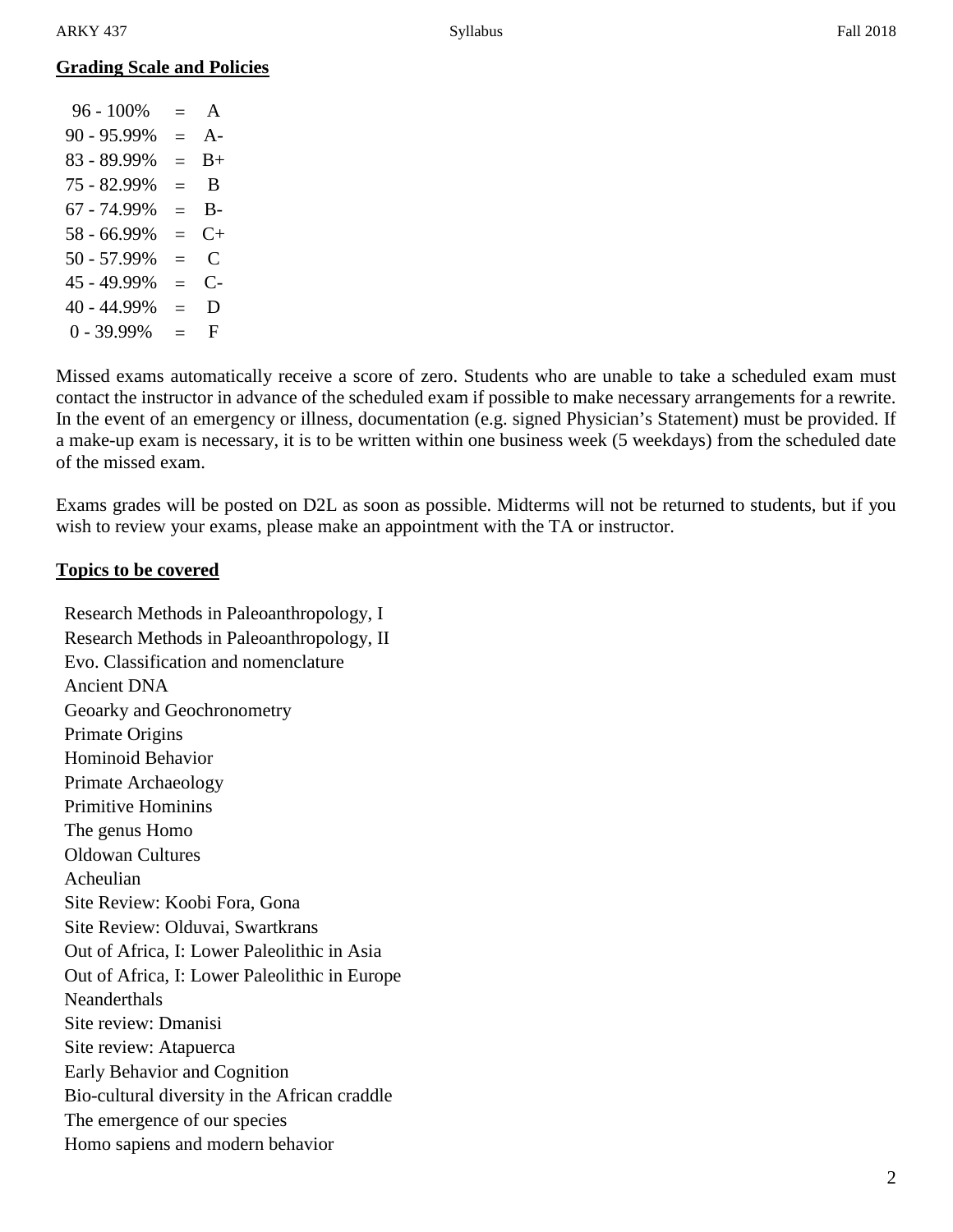Out of Africa, II African late Pleistocene cultures Eurasian Upper Paleolithic Art Australian hominins The colonization of the New World The onset of cultural complexity

## **Additional Content**

### **DEFERRED EXAMS:**

A student who is absent from a test for legitimate reasons must discuss an alternative course of action with the instructor. Deferral of the final exam requires Registrar approval. The instructor at their discretion may transfer the percentage weight for the test to the final examination, if there is a final examination in the course, set another test, etc. Documentation supporting the reason for missing an exam may be required. Deferred exams may be in a different format than the regularly scheduled exam, e.g. essay style questions instead of multiple choice questions. Students must be aware that they are responsible for payment of any charge associated with the medical assessment and documentation as this service falls outside the realm of services provided by the Provincial Health Care Plan

# **PLAGIARISM AND CHEATING**

Plagiarism: "to steal and pass off the ideas or words of another as one's own" (Webster's). Plagiarism will not be tolerated and will automatically result in a failing grade for the submission. Any student caught plagiarizing will also be subject to additional University sanctions. Students are expected to be familiar with the University of Calgary's policy on intellectual honesty

### **ACADEMIC ACCOMMODATIONS**

### <http://www.ucalgary.ca/access/accommodations/policy>

Students needing an Accommodation because of a Disability or medical condition should communicate this need to Student Accessibility Services in accordance with the Procedure for Accommodations for Students with **Disabilities** 

Students needing an Accommodation based on a Protected Ground other than Disability, should communicate this need, preferably in writing, to the instructor of this course.

### **ACADEMIC INTEGRITY**

Academic integrity is essential to the pursuit of learning and scholarship in a university, and to ensuring that a degree from the University of Calgary is a strong signal of each student's individual academic achievements. As a result, the University treats cases of cheating and plagiarism very seriously. Non-academic integrity also constitutes an important component of this program.

For detailed information on what constitutes academic and non-academic misconduct, please refer to the following link:<http://www.ucalgary.ca/pubs/calendar/current/k-2-1.html>

All suspected cases of academic and non-academic misconduct will be investigated following procedures outlined in the University Calendar. If you have questions or concerns about what constitutes appropriate academic behaviour or appropriate research and citation methods, you are expected to seek out additional information on academic integrity from your instructor or from other institutional resources.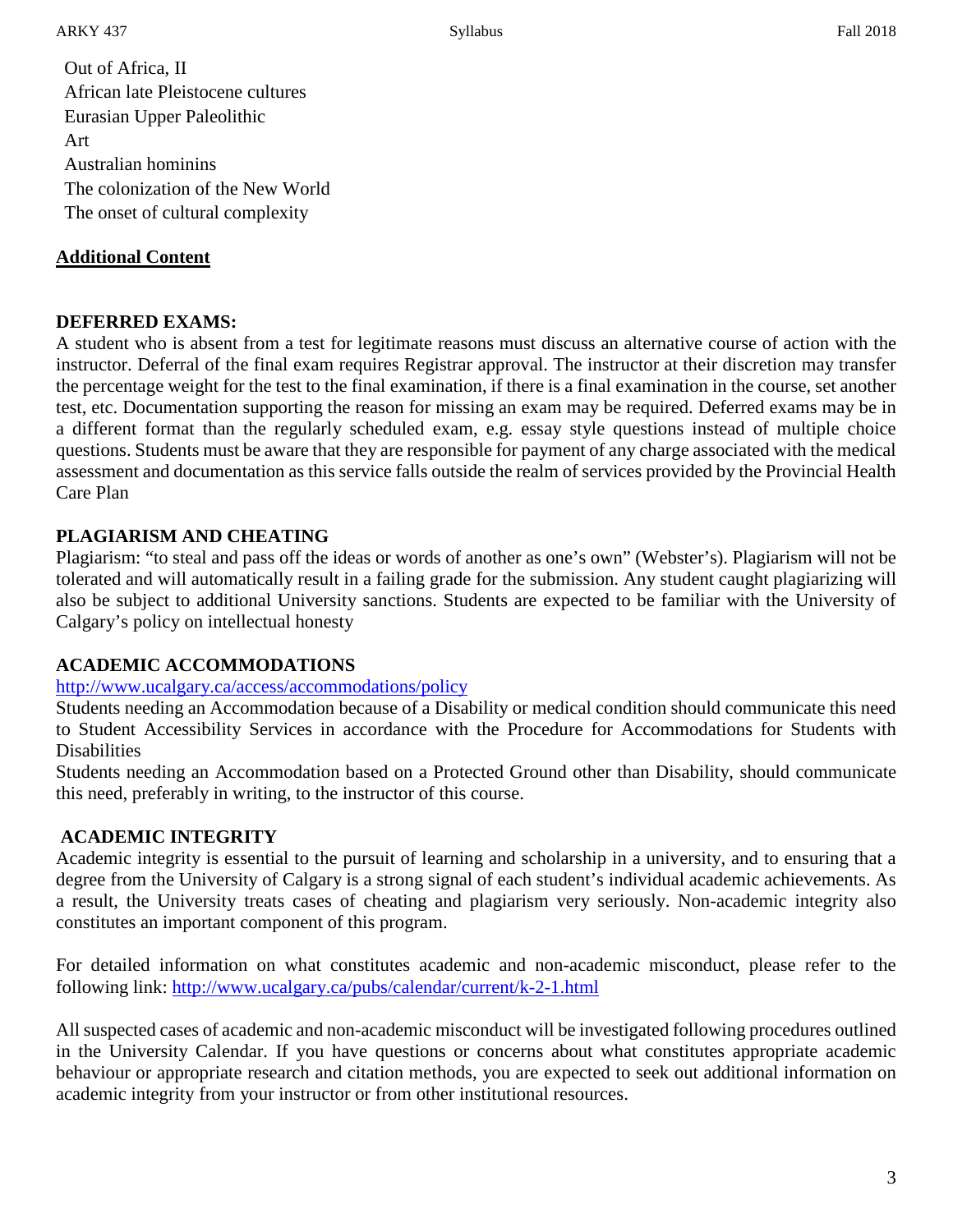Where there is a criminal act involved in plagiarism, cheating or other academic misconduct, e.g., theft (taking another student's paper from their possession, or from the possession of a faculty member without permission), breaking and entering (forcibly entering an office to gain access to papers, grades or records), forgery, personation and conspiracy (impersonating another student by agreement and writing their paper) and other such offences under the Criminal Code of Canada, the University may take legal advice on the appropriate response and, where appropriate, refer the matter to the police, in addition to or in substitution for any action taken under these regulations by the University

## **TEACHING EVALUATIONS / USRIS (Universal Student Ratings of Instruction)**

At the University of Calgary, feedback provided by students through the Universal Student Ratings of Instruction (USRI) survey provides valuable information to help with evaluating instruction, enhancing learning and teaching, and selecting courses. **Your responses make a difference, please participate!** Website: http://www.ucalgary.ca/usri/

# **WRITING ACROSS THE CURRICULUM**

Writing skills are not exclusive to English courses and, in fact, should cross all disciplines. The University supports the belief that throughout their University careers, students should be taught how to write well so that when they graduate their writing abilities will be far above the minimal standards required at entrance. Consistent with this belief, students are expected to do a substantial amount of writing in their University courses and, where appropriate, members of faculty can and should use writing and the grading thereof as a factor in the evaluation of student work. The services provided by the Writing Support, part of the Student Success Centre, can be utilized by all undergraduate and graduate students who feel they require further assistance

**Emergency Evacuation Assembly Points**: In the event of an emergency that requires evacuation, please refer to the following link to become familiar with the assembly points for the class: <http://www.ucalgary.ca/emergencyplan/assemblypoints>

### **Freedom of Information and Protection of Privacy Act: Freedom of Information and Protection of Privacy Act**

The University of Calgary is committed to protecting the privacy of individuals who work and study at the University or who otherwise interact with the University in accordance with the standards set out in the Freedom of Information and Protection of Privacy Act. Please refer to the following link for detailed information: <http://www.ucalgary.ca/legalservices/foip>

The Department of Anthropology and Archaeology's FOIP (Freedom of Information and Privacy) policy requires all reports/examinations to be returned to students during class time or the instructor's office hours. Any term work not picked up will be placed in the Anthropology and Archaeology Office (ES620) for distribution. Any student not wishing to have their work placed in the office must make alternative arrangements with the course instructor early in the term.

**Safewalk Information:** Campus Security, in partnership with the Students' Union, provides the Safewalk service, 24 hours a day to any location on Campus including the LRT, parking lots, bus zones and University residences. Contact Campus Security at (403) 220-5333 or use a help phone, and Safewalkers or a Campus Security Officer will accompany you to your campus destination.

**Faculty of Arts Program Advising and Student Information Resources:** Have a question, but not sure where to start? Arts Students' Centre

The Faculty of Arts Students' Centre is the overall headquarters for undergraduate programs in the Faculty of Arts. The key objective of this office is to connect students with whatever academic assistance that they require. In addition to housing the Associate Dean, Undergraduate Programs and Student Affairs and the Associate Dean for Teaching and Learning, the Arts Students' Centre is the specific home to:

• program advising